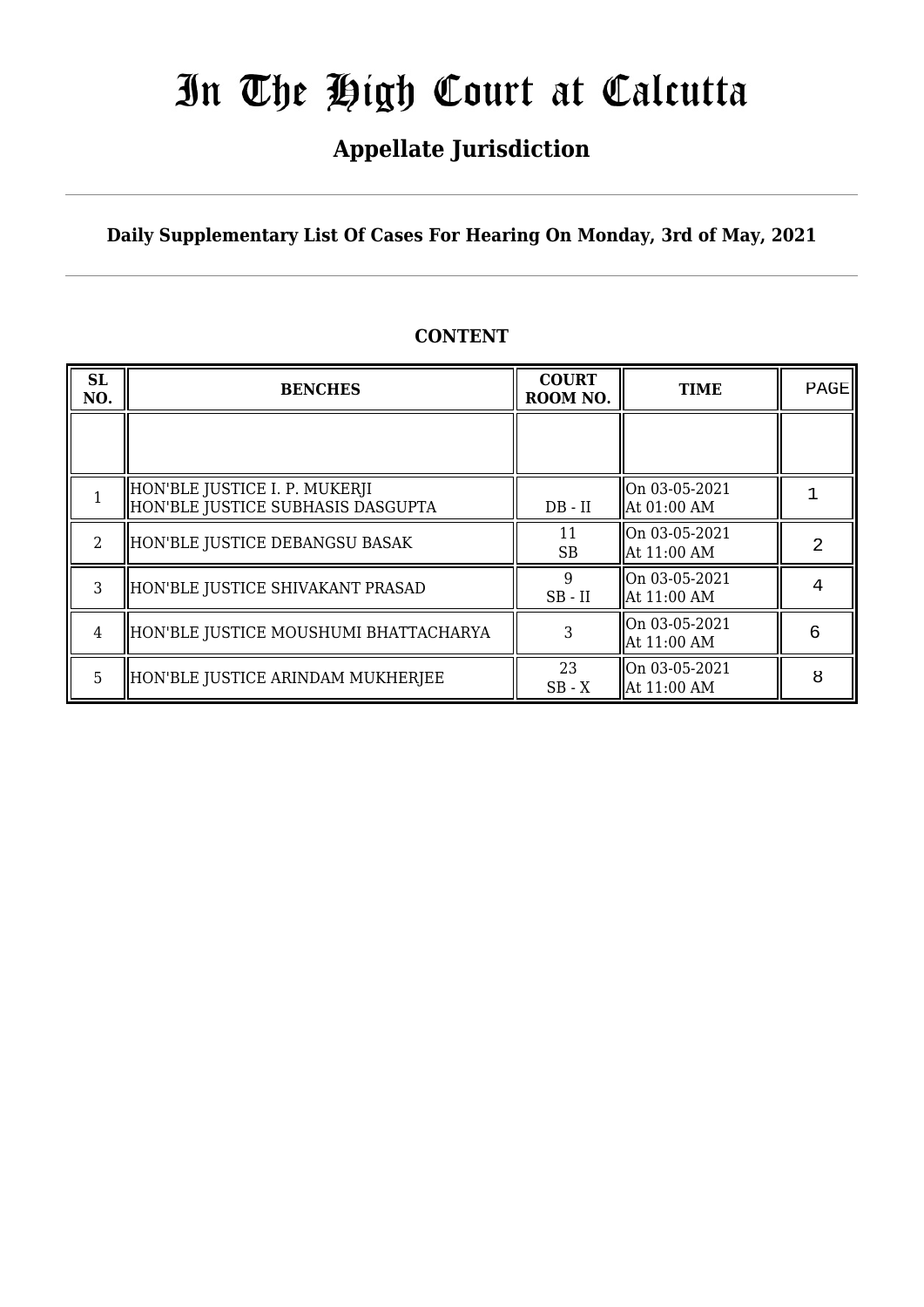

## **Appellate Side**

**DAILY CAUSELIST For Monday The 3rd May 2021**

## **COURT NO. 8**

## **DIVISION BENCH ( ) HON'BLE JUSTICE I. P. MUKERJI HON'BLE JUSTICE SUBHASIS DASGUPTA**

**1. Both Appellate Side and Original Side mentioning at the first sitting of the Court.**

**2. Original Side matters shall be taken up first – not beyond 12.30 p.m.**

**3. On exhaustion of Original Side list or 12.30 p.m. whichever is earlier Appellate Side matters will be taken up.**

**4. Only those matters shall be entertained which have been allowed in E-mentioning.**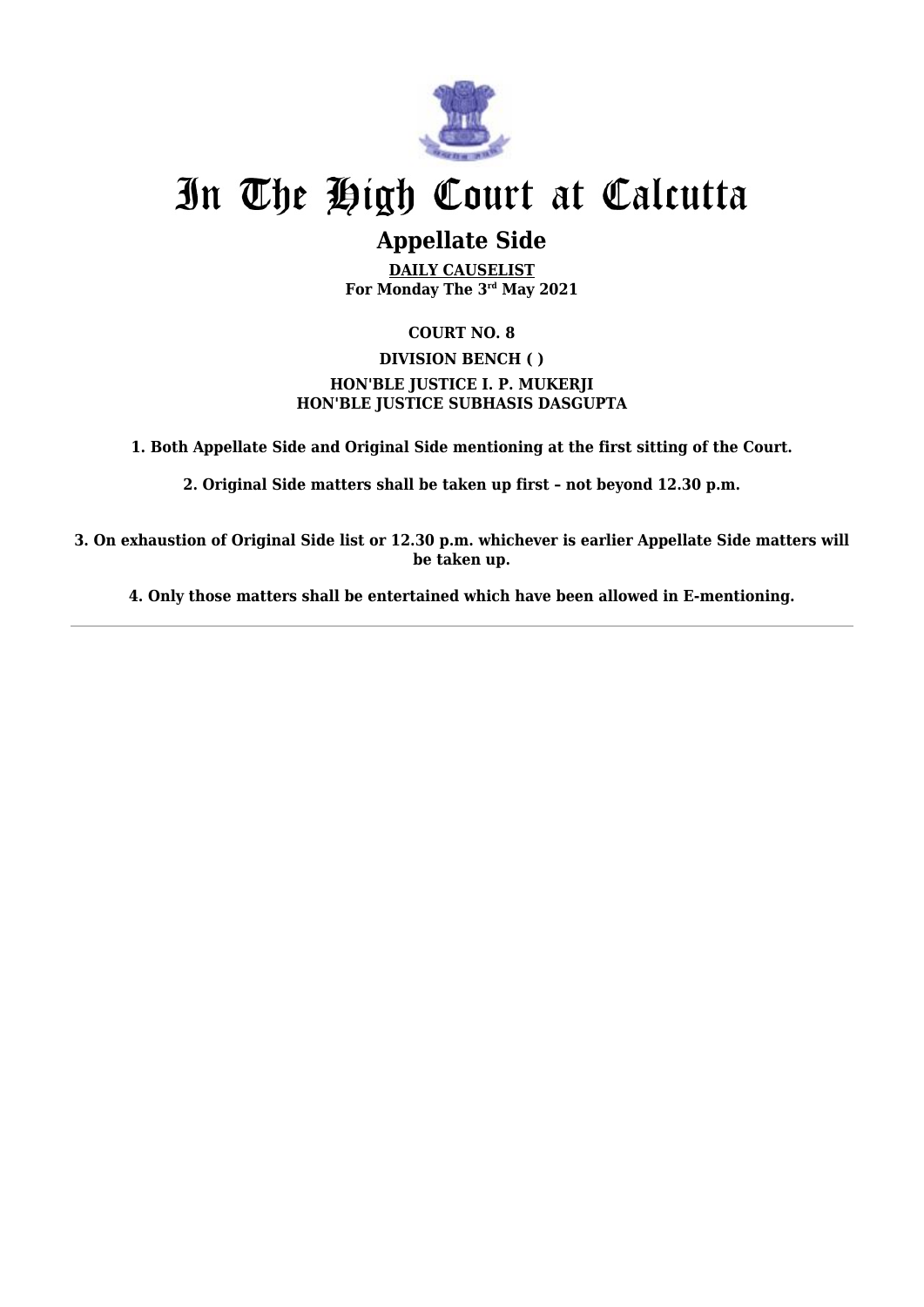

## **Appellate Side DAILY CAUSELIST**

**For Monday The 3rd May 2021**

### **COURT NO. 11**

### **SINGLE BENCH (SB)**

### **AT 11:00 AM**

#### **HON'BLE JUSTICE DEBANGSU BASAK**

VIA VIDEO-CONFERENCE

### **MOTION**

| 1 | CRR/1181/2021 | <b>NADEEM AHMED</b><br><b>VS</b><br>STATE OF WEST BENGAL                               | RAMEEZ ALAM                         |
|---|---------------|----------------------------------------------------------------------------------------|-------------------------------------|
| 2 | CRR/1228/2021 | <b>ANIL NONIA</b><br><b>VS</b><br>STATE OF WEST BENGAL                                 | PRONAY BASAK                        |
| 3 | WPA/3391/2021 | SK. ASADUL<br>VS<br>STATE OF WEST BENGAL<br>AND ORS.                                   | <b>S.G. CHOWDHURY</b>               |
| 4 | WPA/7850/2021 | MD. GOLAM KIBRIA AND<br><b>OTHERS</b><br><b>VS</b><br>STATE OF WEST BENGAL<br>AND ORS. | <b>JOY CHAKRABORTY</b>              |
| 5 | WPA/7855/2021 | RAJKUMAR GHOSH AND<br><b>OTHERS</b><br><b>VS</b><br>STATE OF WEST BENGAL<br>AND ORS.   | <b>JOY CHAKRABORTY</b>              |
| 6 | WPA/8463/2021 | MD ABDUL KARIM<br><b>VS</b><br>THE KMC AND ORS                                         | <b>IQBAL HUSSEN</b>                 |
| 7 | WPA/8843/2021 | M/S. TORRENT MINERALS<br>PVT LTD AND ANR<br><b>VS</b><br>UNION OF INDIA AND ORS.       | <b>TRIPTIMOY</b><br><b>TALUKDER</b> |
| 8 | WPA/9873/2021 | TINKUR RAHAMAN BISWAS<br>VS<br>STATE OF WEST BENGAL<br>AND ORS.                        | <b>MOUNICK GHOSH</b>                |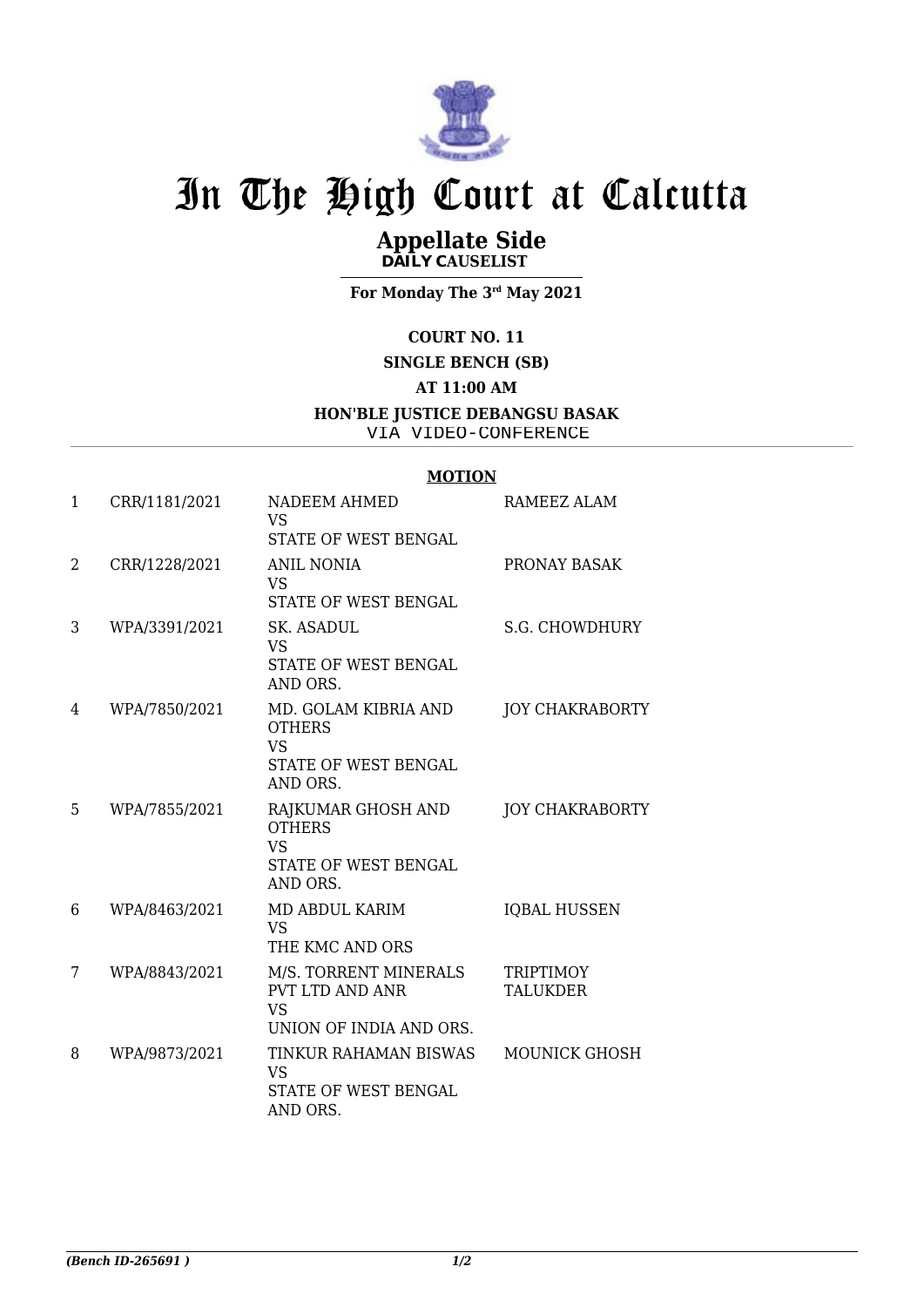| 9  | WPA/9945/2021  | <b>DHARMENDER</b><br>CHAUDHURY AND ANR.<br>VS<br>STATE OF WEST BENGAL<br>AND ORS. | <b>SUMITAVA</b><br><b>CHAKRABORTY</b> |
|----|----------------|-----------------------------------------------------------------------------------|---------------------------------------|
| 10 | WPA/10234/2021 | KHERU RAM<br>VS<br>THE CALCUTTA ELECTRIC<br>SUPPLY CORPORATION LTD<br>AND ORS     | <b>SAMRAT DEY PAUL</b>                |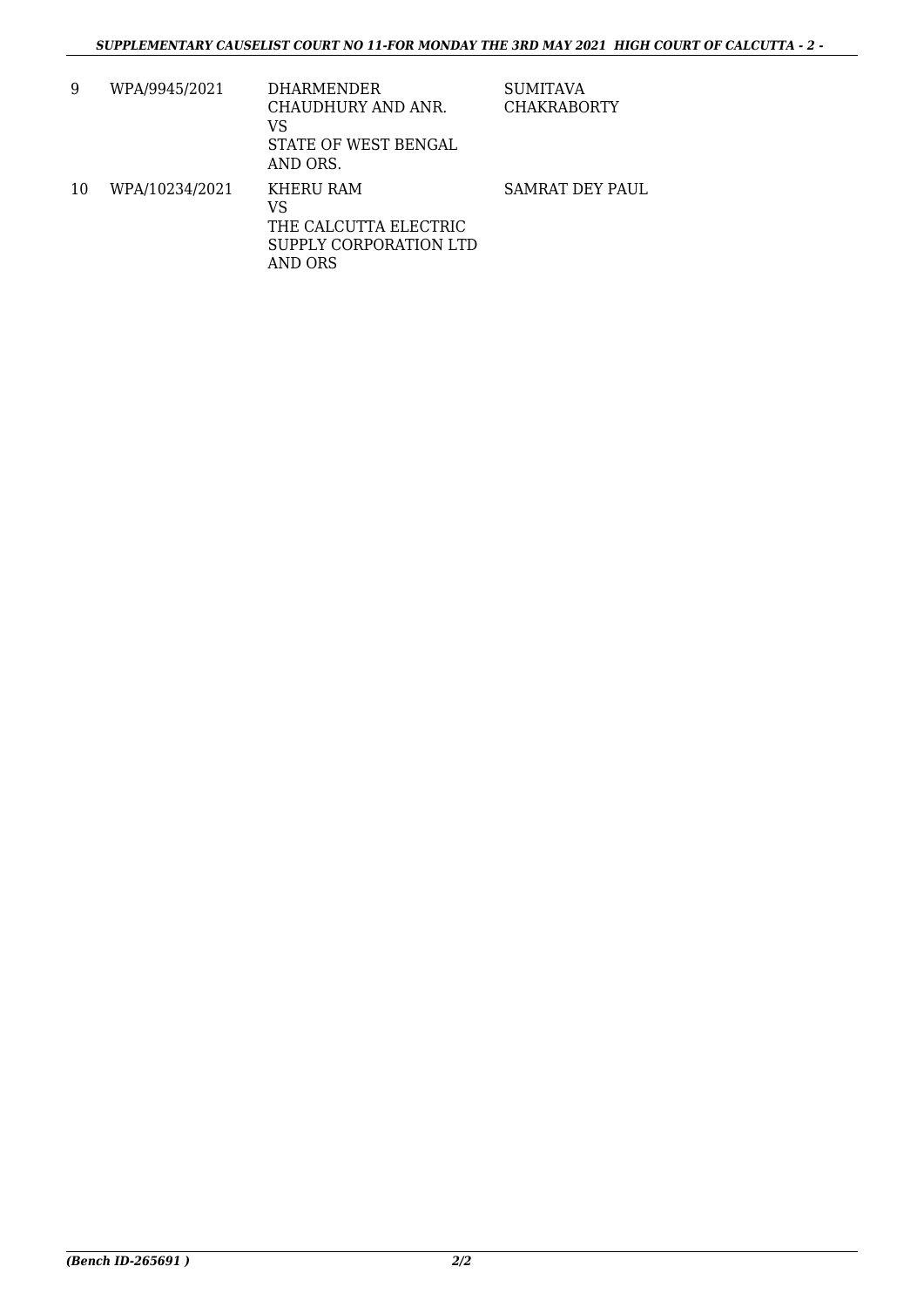

## **Appellate Side**

**DAILY CAUSELIST For Monday The 3rd May 2021**

## **COURT NO. 9 SINGLE BENCH (SB - II) AT 11:00 AM HON'BLE JUSTICE SHIVAKANT PRASAD (VIA VIDEO CONFERENCE)**

#### **NOTE : MATTERS WILL BE TAKEN UP THROUGH PHYSICAL HEARING ONLY WHEN BOTH THE PARTIES ARE AGREED.**

|                |               | MOTION                                                                                          |                                   |
|----------------|---------------|-------------------------------------------------------------------------------------------------|-----------------------------------|
| $\mathbf{1}$   | WPA/147/2021  | RAIL VIHAR CO-OP<br><b>HOUSING SOCIETY LTD</b><br><b>VS</b><br>STATE OF WEST BENGAL<br>AND ORS. | <b>VIKASH SINGH</b>               |
| $\overline{2}$ | WPA/3673/2021 | KEYA SAHA NASKAR<br>VS<br>UNION OF INDIA AND ORS.                                               | SANJAY SAHA                       |
| 3              | WPA/8461/2021 | <b>COLLINS INSTITUTE AND</b><br><b>ANR</b><br><b>VS</b><br>STATE OF WEST BENGAL<br>AND ORS.     | Abhijit Sarkar                    |
| 4              | WPA/8864/2021 | <b>NALINI NURSHING HOME</b><br>AND ANR<br><b>VS</b><br>STATE OF WEST BENGAL<br>AND ORS.         | DIPAKM RANJAN<br><b>MUKHERJEE</b> |
| 5              | WPA/9652/2021 | <b>AMINUR ALAM AND ORS</b><br><b>VS</b><br>STATE OF WEST BENGAL<br>AND ORS.                     | DIP JYOTI<br><b>CHAKRABORTY</b>   |
| 6              | WPA/9828/2021 | LICHU MONDAL<br><b>VS</b><br>STATE OF WEST BENGAL<br>AND ORS.                                   | DEBABRATA MONDAL                  |
| 7              | WPA/9870/2021 | ASIT KR PAUL @ ASIT PAUL<br><b>VS</b><br><b>HOWRAH MUNICIPAL</b><br><b>CORPORATION AND ORS</b>  | PAROMITA MALAKAR<br><b>DUTTA</b>  |

#### **MOTION**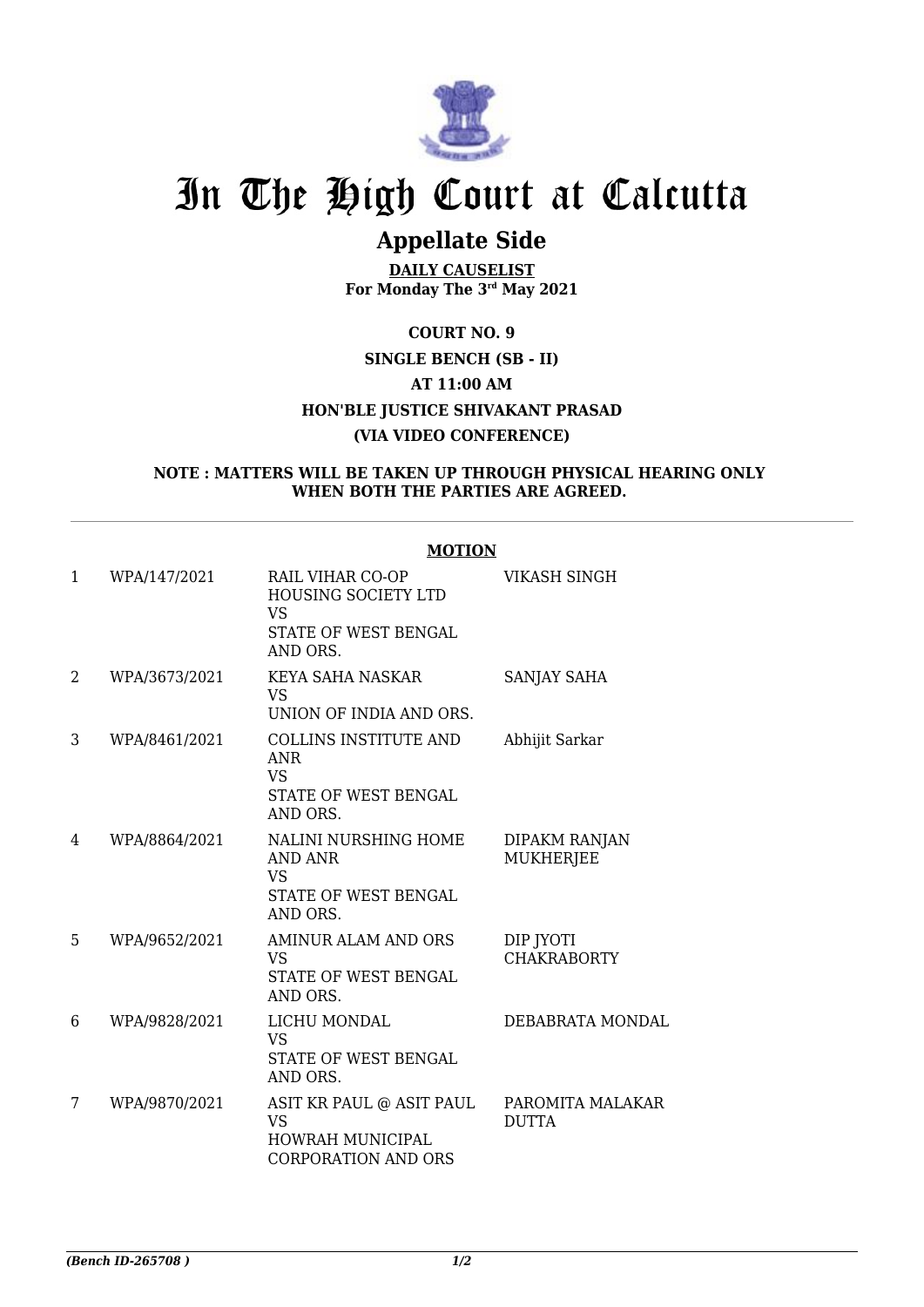| 8 | WPA/9871/2021  | NARAYAN CHANDRA SAHA<br>VS<br>STATE OF WEST BENGAL<br>AND ORS. | <b>BISWAJIT TIWARI</b> |
|---|----------------|----------------------------------------------------------------|------------------------|
| 9 | WPA/10338/2021 | DIPTO DIAGNOSTIC PVT<br>LTD.<br>VS<br>W.B.S.E.D.C.L. AND ORS   | PURNENDU DAS           |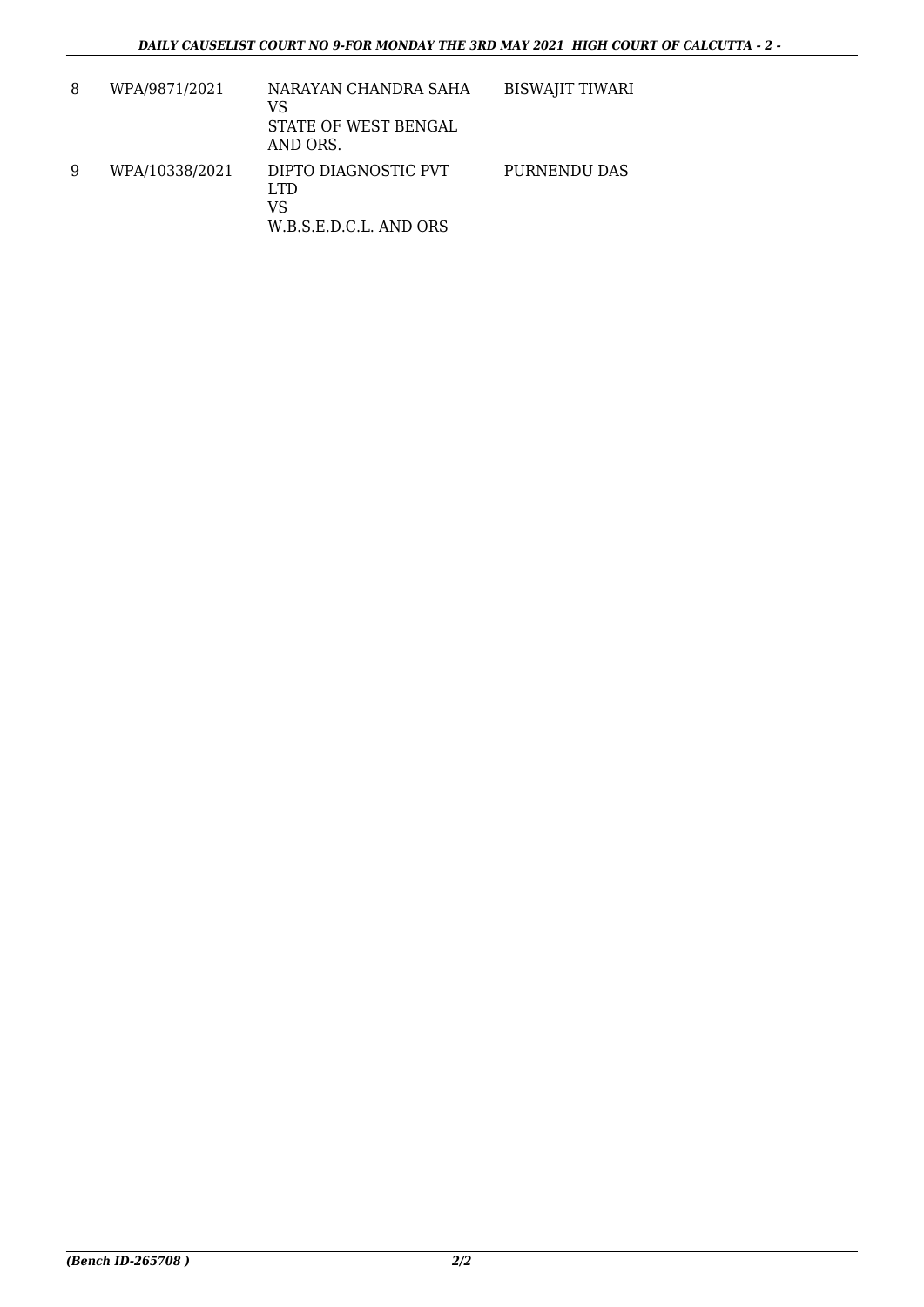

## **Appellate Side**

**DAILY CAUSELIST For Monday The 3rd May 2021**

## **COURT NO. 3 SINGLE BENCH (SB) AT 11:00 AM HON'BLE JUSTICE MOUSHUMI BHATTACHARYA (VIA VIDEO CONFERENCE)**

### **NOTE: MATTERS WILL BE TAKEN UP THROUGH PHYSICAL HEARING ONLY WHEN BOTH THE PARTIES ARE AGREED.**

|              |                | <b>MOTION</b>                                                                                          |                                        |
|--------------|----------------|--------------------------------------------------------------------------------------------------------|----------------------------------------|
| $\mathbf{1}$ | WPA/11602/2020 | <b>SRIKANTA SETT</b><br><b>VS</b><br>THE EMPLOYEES STATE<br><b>INSURANCE CORPORATION</b><br>AND OTHERS | SARDA SHA                              |
| 2            | WPA/4188/2021  | SUSANTA CHAKRABORTY<br><b>VS</b><br>STATE OF WEST BENGAL<br>AND ORS.                                   | <b>SUDIP GHOSH</b><br><b>CHOWDHURY</b> |
| 3            | WPA/4948/2021  | KASHINATH DEY ALIAS<br><b>KASHI</b><br><b>VS</b><br>STATE OF WEST BENGAL<br>AND ORS.                   | SUDIP GHOSH<br><b>CHOWDHURY</b>        |
| 4            | WPA/6834/2021  | KUTUB UDDIN MOLLA<br><b>VS</b><br><b>STATE OF WEST BENGAL</b><br>AND ORS.                              | <b>MUKTESWAR MAITY</b>                 |
| 5            | WPA/7955/2021  | <b>SUBHASIS SATPATHY</b><br><b>VS</b><br>THE STATE OF WEST<br><b>BENGAL AND ORS</b>                    | SOUMYAJIT DAS<br><b>MAHAPATRA</b>      |
| 6            | WPA/7970/2021  | SK. MEHAMUD ALI<br><b>VS</b><br>THE STATE OF WEST<br><b>BENGAL AND ORS</b>                             | SOUMYAJIT DAS<br><b>MAHAPATRA</b>      |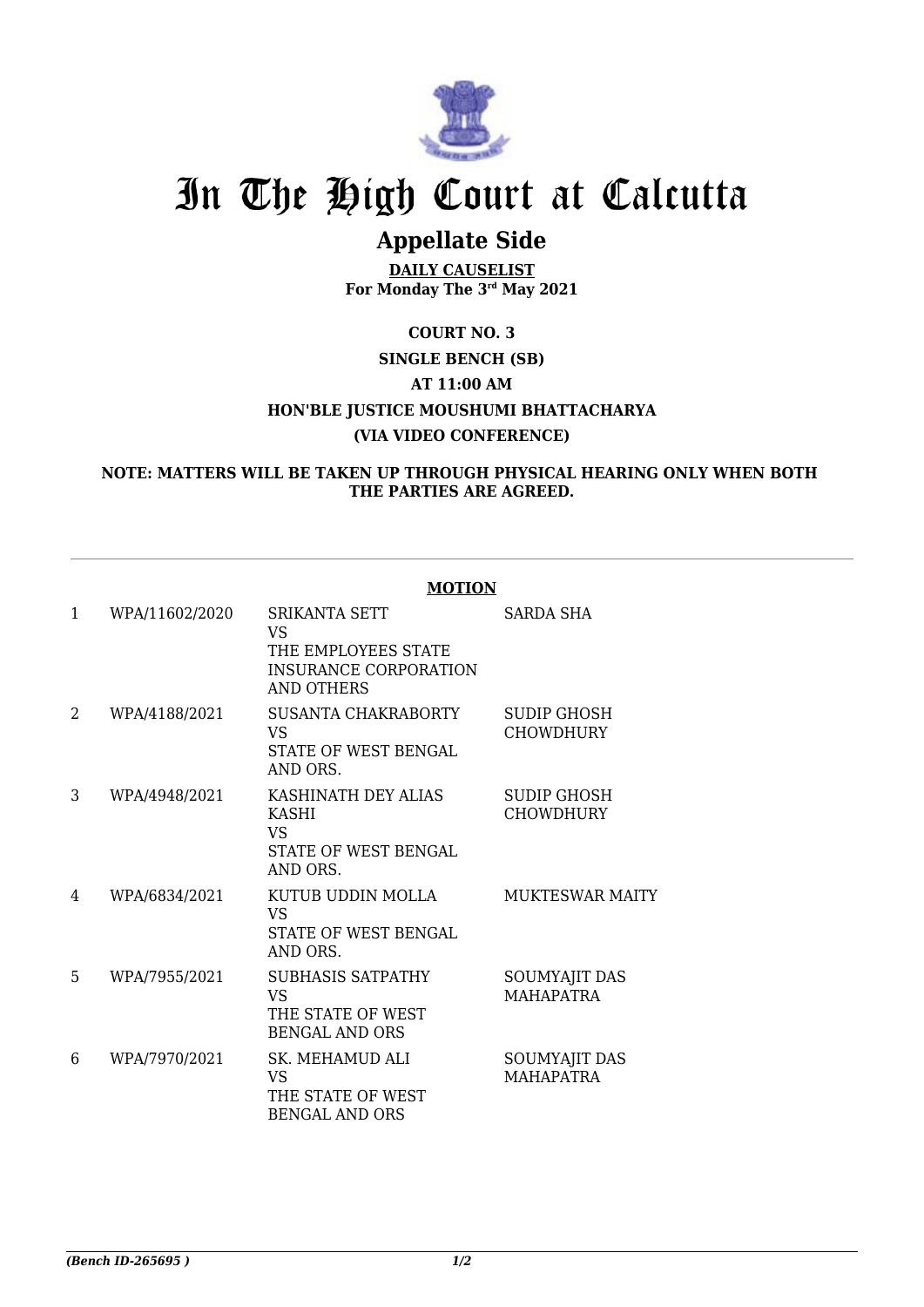| 7  | WPA/7973/2021  | <b>AJOY KUMAR DAS</b><br><b>VS</b><br>THE STATE OF WEST<br><b>BENGAL AND ORS</b>    | <b>SOUMYAJIT DAS</b><br><b>MAHAPATRA</b> |
|----|----------------|-------------------------------------------------------------------------------------|------------------------------------------|
| 8  | WPA/7974/2021  | <b>BHABESH SANTRA</b><br><b>VS</b><br>STATE OF WEST BENGAL<br>AND ORS.              | SOUMYAJIT<br><b>MAHAPATRA</b>            |
| 9  | WPA/7977/2021  | <b>SOUDIP SATPATHY</b><br><b>VS</b><br>STATE OF WEST BENGAL<br>AND ORS.             | SOUMYAJIT DAS<br><b>MAHAPATRA</b>        |
| 10 | WPA/9765/2021  | PRABIR KUMAR BAIDYA<br><b>VS</b><br>UNION OF INDIA AND ORS.                         | PRITI BANERJEE                           |
| 11 | WPA/9853/2021  | <b>SUSHANTA GHOSH</b><br><b>VS</b><br>STATE OF WEST BENGAL<br>AND ORS.              | <b>SANKARI ROY</b>                       |
| 12 | WPA/9875/2021  | MOSA NILUFAR IYASMIN<br><b>VS</b><br>STATE OF WEST BENGAL<br>AND ORS.               | <b>MUSTAFIJUR</b><br><b>RAHAMAN</b>      |
| 13 | WPA/10037/2021 | <b>BOMMIDI SWAMY</b><br><b>VS</b><br>STATE OF WEST BENGAL<br>AND ORS.               | <b>SK ABU MUSA</b>                       |
| 14 | WPA/10043/2021 | MANNAPPURAM FINANCE<br>LTD AND ANR<br><b>VS</b><br>STATE OF WEST BENGAL<br>AND ORS. | ASHUTOSH SINGH                           |
|    |                | <b>APPLICATION FOR BAIL</b>                                                         |                                          |
| 15 | CRM/3549/2021  | PREET KUMAR AGARWAL<br><b>VS</b><br>THE DIRECTOR<br>ENIEODOEN (ENIEL EA CEEDNI      | Srimoyee Mukherjee                       |

ENFORCEMENT, EASTERN REGION,CGO COMPLEX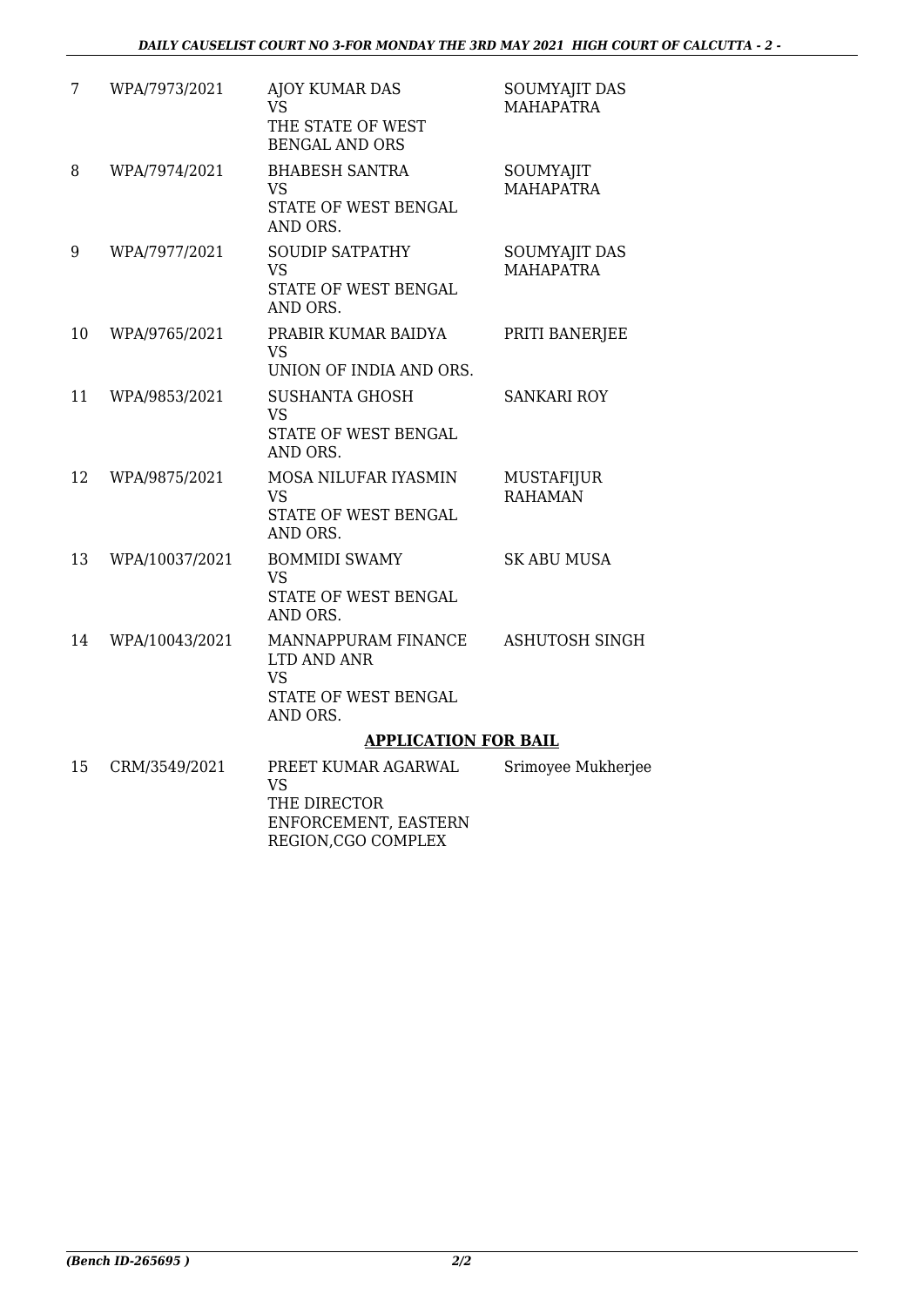

## **Appellate Side**

**DAILY CAUSELIST For Monday The 3rd May 2021**

## **COURT NO. 23 SINGLE BENCH (SB - X) AT 11:00 AM HON'BLE JUSTICE ARINDAM MUKHERJEE (VIA VIDEO CONFERENCE)**

#### **NOTE : MATTERS WILL BE TAKEN UP THROUGH PHYSICAL HEARING ONLY WHEN BOTH THE PARTIES ARE AGREED.**

|              |                   | <b>MOTION</b>                                                                                                          |                                    |  |
|--------------|-------------------|------------------------------------------------------------------------------------------------------------------------|------------------------------------|--|
| $\mathbf{1}$ | WPA/4090/2020     | LAKHI DEVI SHAW<br><b>VS</b><br>LILUAH POLICE STATION &<br><b>ORS</b>                                                  | <b>LAKSHMI SHAW</b>                |  |
| 2            | WPA/282/2021      | REKHA TIKADAR (SARKAR)<br>AND ORS<br><b>VS</b><br>THE STATE OF WEST<br><b>BENGAL AND ORS</b>                           | SAYANI DAS                         |  |
|              | IA NO: CAN/1/2021 |                                                                                                                        |                                    |  |
| 3            | WPA/1796/2021     | MOUMITA GHOSH<br><b>VS</b><br>STATE OF WEST BENGAL<br>AND ORS.                                                         | DEBASISH BANERJEE                  |  |
|              | IA NO: CAN/1/2021 |                                                                                                                        |                                    |  |
| 4            | WPA/9792/2021     | THEISM CEEMEC PVT. LTD.<br>VS.<br><b>COMMISSIONER OF POLICE</b><br><b>AND ORS</b>                                      | <b>SOUMAVA</b><br><b>MUKHERJEE</b> |  |
| 5            | WPA/9866/2021     | <b>CONSORTIUM FOR</b><br>TRAINING RESEARCH AND<br>DEVELOPMENT AND ANR<br>VS.<br>STATE OF WEST BENGAL<br><b>AND ANR</b> | ANIRUDDHA MITRA                    |  |
| 6            | WPA/10198/2021    | PROMILA SARKAR<br><b>VS</b><br>STATE OF WEST BENGAL<br>AND ORS.                                                        | <b>IBRAHIM SHAIKH</b>              |  |